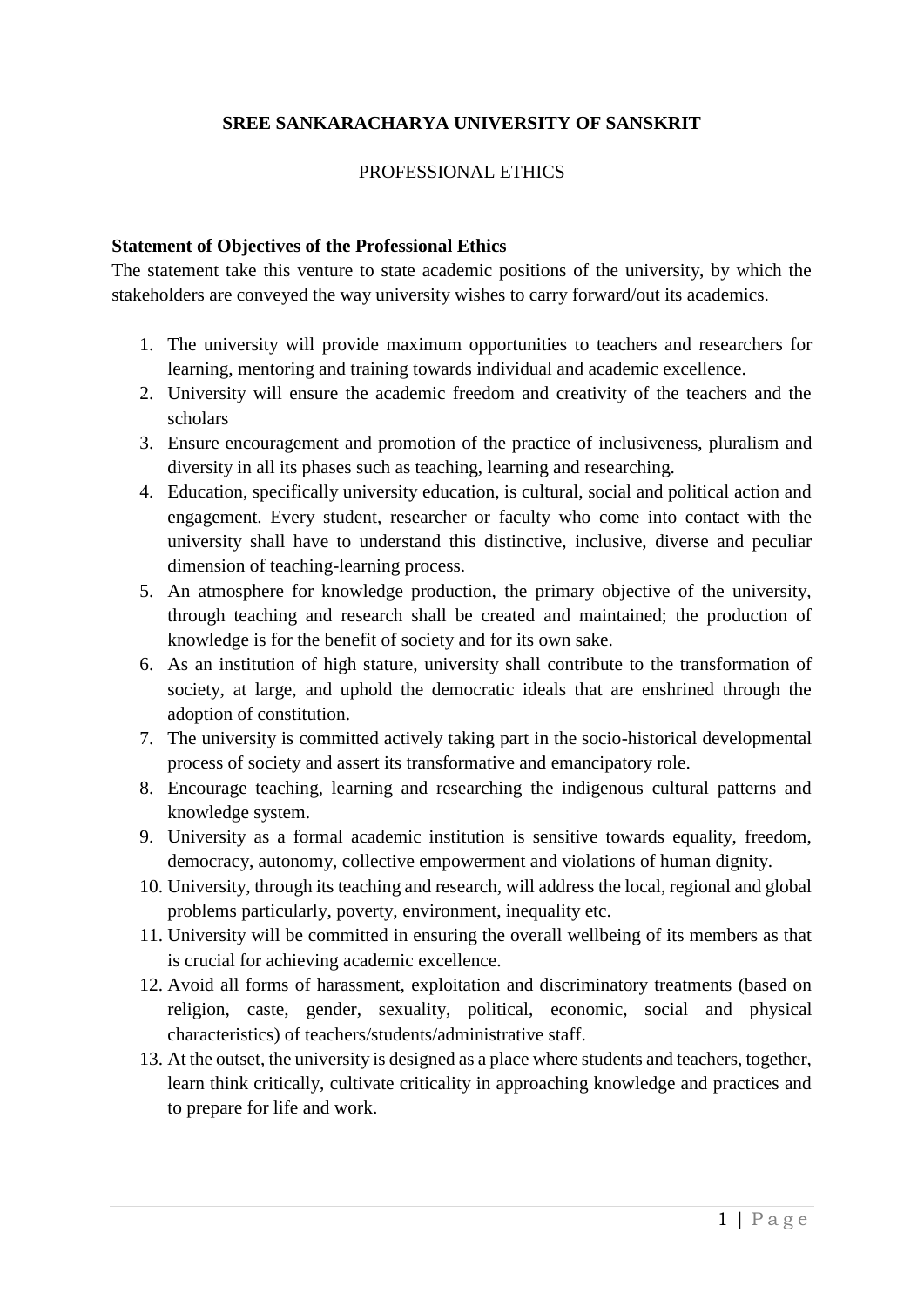### **Professional Ethics for Teachers and Administrative Staff**

### **A. TEACHERS**

### **I. Teachers and their Responsibilities:**

Whoever adopts teaching as a profession assumes the obligation to conduct himself / herself in accordance with the ideal of the profession. A teacher is constantly under the scrutiny of his/her students and the society at large. Teachers should enjoy full civic and political rights of our democratic country. Teachers have a right to adequate emoluments, social position, just conditions of service, professional independence and adequate social insurance.

#### **Teachers shall:**

- 1. Adhere to a responsible pattern of conduct facilitating free and fair academic activities.
- 2. Seek to make professional growth continuous through study and research.
- 3. Express free and frank opinion by participation at professional meetings, seminars, conferences etc., towards the contribution of knowledge.
- 4. Maintain active membership of professional organisations and strive to improve education and profession through them.
- 5. Perform their duties in the form of teaching, tutorials, practical, seminars and research work, conscientiously and with dedication.
- 6. Practice and set examples for practicing intellectual honesty. Academic integrity and honesty shall be highly valued and appreciated in all academic pursuits of the university. Discourage and not indulge in plagiarism and other non-ethical behaviour in teaching and research.
- 7. Obliged to practice and promote critiquing in everyday academic activities.
- 8. Practice and set examples for practicing intellectual honesty.
- 9. Abide by the Act, Statute and Ordinance of the University and to respect its ideals, vision, mission, cultural practices and tradition.
- 10. Co-operate and assist in carrying out the functions relating to the educational responsibilities of the university, such as: assisting in appraising applications for admission, advising and counselling students as well as assisting the conduct of university and college examinations, including supervision, invigilation and evaluation; and
- 11. Participate in extension, co-curricular and extra-curricular activities, including the community service.
- 12. Promote cooperation between different academic disciplines within and outside the university in pursuance of academic excellence and interdisciplinary knowledge production.

### **II. Teachers and Students**

### **Teachers shall:**

- 1. Respect the rights and dignity of the student in expressing their opinion.
- 2. Recognise and respect students as individuals and adhere to the role of intellectual guide and mentor in the best way through adopting every possible means to fostering the honest academic engagements.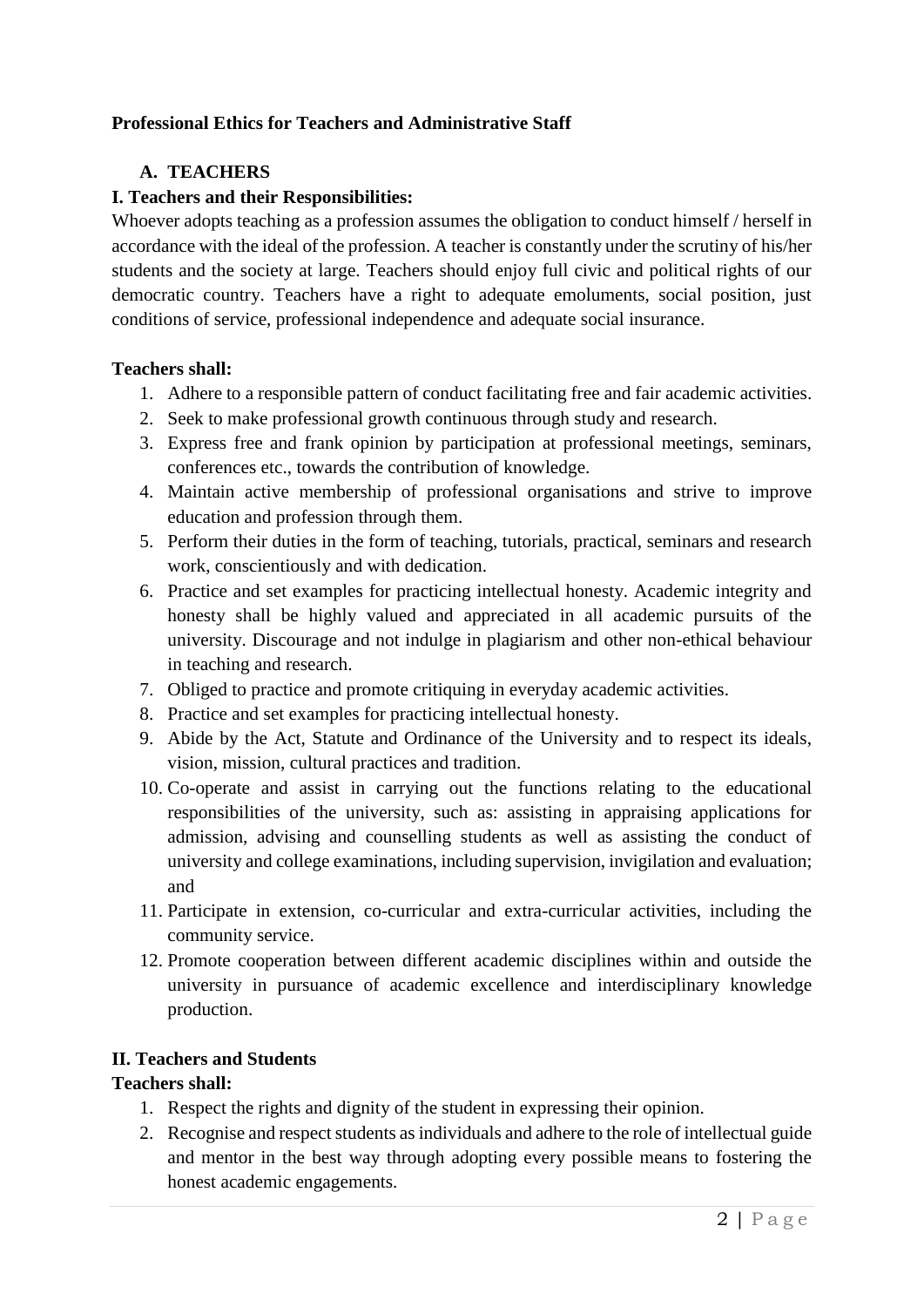- 3. Acknowledge academic and scholarly assistance from students and scholars.
- 4. Avoid all forms of harassment, exploitation and discriminatory treatments (based on religion, caste, gender, political, economic, social and physical characteristics) of students; because these negative approaches hamper the free and independent academic scholarships.
- 5. Recognise the difference in aptitude and capabilities among students and strive to meet their individual needs.
- 6. Encourage students to improve their attainments, develop their personalities and at the same time contribute to community welfare.
- 7. Treat the students with dignity and not behave in a vindictive manner towards any of them for any reason.
- 8. Pay attention to only the attainment of the student in the assessment of merit.
- 9. Ensure availability to the students even beyond lecture hours and lecture halls helping to bring out the best from each student/scholar.
- 10. Refrain from inciting students against other students, colleagues or administration.
- 11. Recognise and promote research students'/scholars' rights and their ability to think independently, critically and creatively.
- 12. Help researchers to comply with standards of good research conduct and best possible outcome.
- 13. Teachers shall encourage students in networking and developing collaborations with other departments and institutions, as part of fostering the intellectual excellence.

### **III. Teachers and Colleagues**

### **Teachers shall:**

- 1. Treat other members of the profession in the same manner as they themselves wish to be treated.
- 2. Speak respectfully of other teachers and render assistance for professional betterment.
- 3. Refrain from making unsubstantiated allegations against colleagues to higher authorities.
- 4. Refrain from allowing considerations of caste, creed, religion, race or gender in any professional or personal endeavours.
- 5. Maintain healthy interpersonal relationship, conducive to the fulfilment of academic interests at the individual level, and to that of the university.
- 6. Collaborate and associate in the best interests of academic endeavours.
- 7. Ensure in all the possible ways that academic interests prevail over the personal.
- 8. Always bear in mind the role of teachers in the maintenance of free and fair academic atmosphere in the university.

### **IV. Teachers and Authorities:**

### **Teachers should:**

1. Discharge their professional responsibilities according to the existing rules and adhere to procedures and methods consistent with their profession in initiating steps through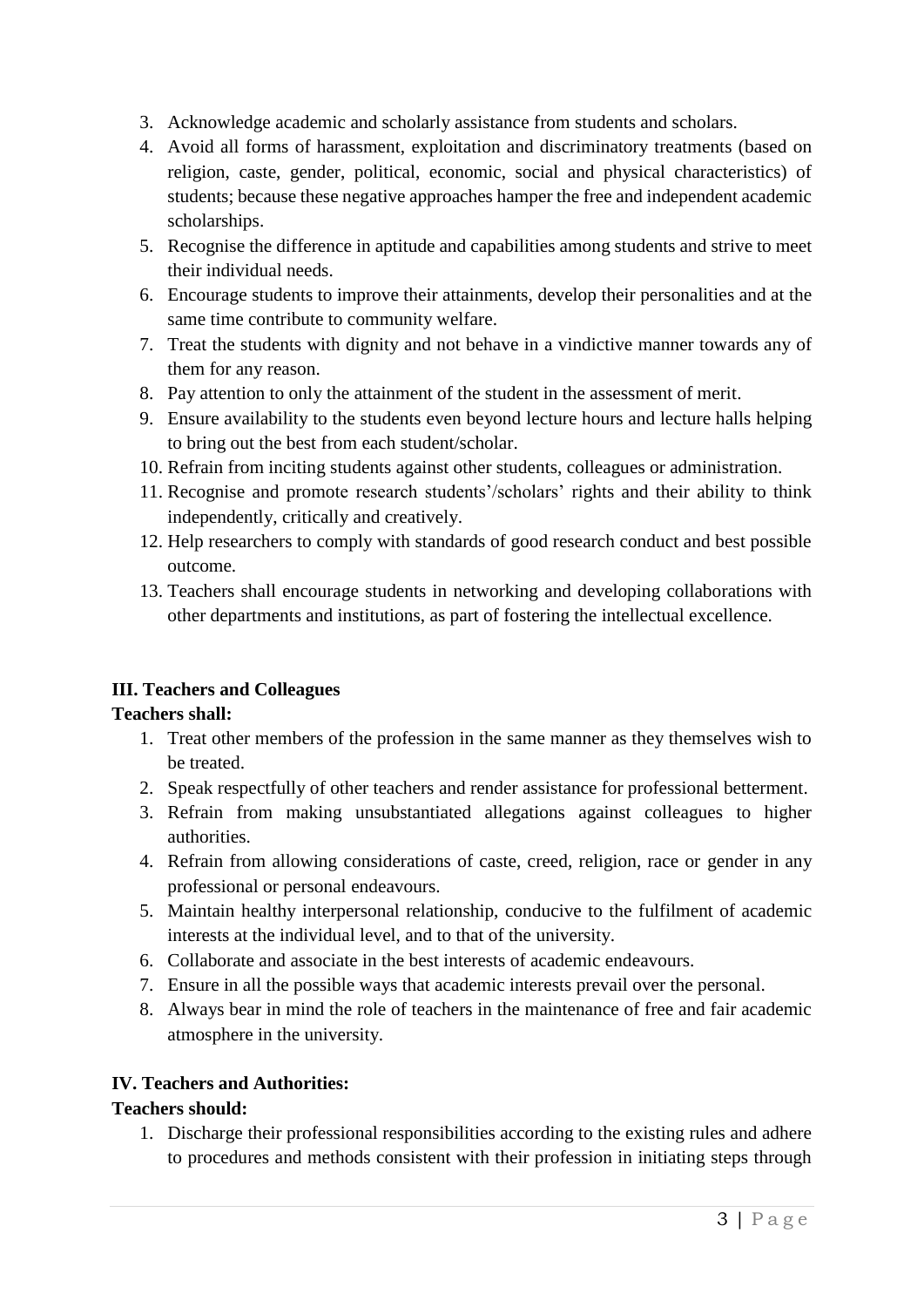their own institutional bodies and / or professional organisations for change of any such rule detrimental to the professional interest.

- 2. Refrain from undertaking any other employment and commitment, including private tuitions and coaching classes which are likely to interfere with their professional responsibilities.
- 3. Co-operate in the formulation of policies of the institution by accepting various offices and discharge responsibilities which such offices may demand.
- 4. Co-operate through their organisations in the formulation of policies of the other institutions and accept offices.
- 5. Co-operate with the authorities for the betterment of the institutions keeping in view the interest and in conformity with the dignity of the profession.
- 6. Adhere to the terms of contract.
- 7. Give and expect due notice before a change of position takes place.

# **V. Teachers and Administrative Staff:**

### **Teachers should:**

- 1. Treat the administrative staff as colleagues and equal partners in a cooperative undertaking, within every educational institution.
- 2. Help in the functioning of joint staff councils/meetings covering both the teachers and the administrative staff.
- 3. Recognise the role of administrative staff in rendering supports in all the academic and research activities; and, in larger sense, administrative staff of the university also constitute the part of academic community of the university.
- 4. Create atmosphere for all administrative and technical staff to work closely in association with and supporting the academic and research activities in the university.
- 5. Earn support and assistance from administrative staff in respect of the prerogative of sharing knowledge, guiding and supervising research and in the engagement of other academic activities of students and faculties.

### **VI. Teachers and Guardians**

# **Teachers shall:**

- 1. Maintain positive relationships with parents/guardians in all possible ways.
- 2. Provide academic feedbacks to the parents/guardians.
- 3. Collect feedbacks on academic activities and take them into account while revising syllabus and drafting policies.
- 4. Actively involve in the guardianship programmes (Eg: Parents-Teachers Association), so as to maintain good communication with parents/guardians.

# **VII. Teachers and Society**

# **Teachers shall:**

1. Respond to the social situations and do engage with such issues though writing, discussing and debating.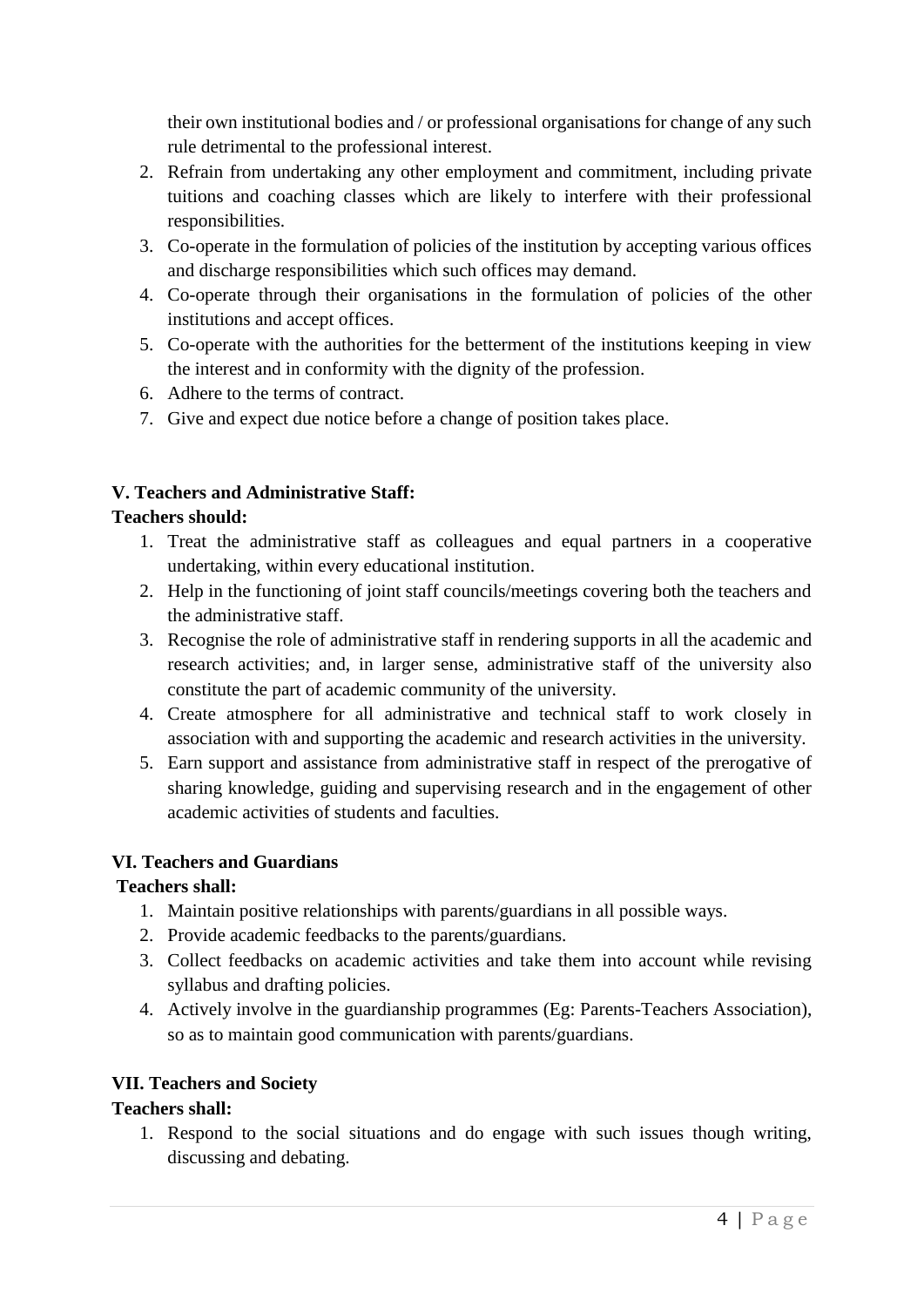- 2. Critically analyse the socio-cultural and political situations of the contemporary and historical dimensions of the society and engage in deliberations through different media, print or visual.
- 3. Engage in the process of educating society on literary, historical, cultural, social and contemporary issues through various forms of academic involvements.
- 4. Advocate and stand for the rights and privileges of the weaker sections such as dalits, transgender (and individuals with different sexual identities), children etc. of the society as envisioned by the constitution of India.
- 5. Recognise that education is a public service and strive to keep the public informed of the educational programmes which are being provided.
- 6. Work to improve education in the community and strengthen the community's moral and intellectual life.
- 7. Be aware of social problems and take part in such activities as would be conducive to the progress of society and hence the country as a whole.
- 8. Perform the duties of citizenship, participate in community activities and shoulder responsibilities of public offices.

# **B. THE VICE-CHANCELLOR/PRO-VICE-CHANCELLOR**

#### **The Vice-Chancellor/Pro-Vice-Chancellor shall:**

- 1. Provide academic and executive leadership to develop and sustain the academic culture to think independently, critically, inclusively and creatively.
- 2. Provide inspirational and motivational value-based academic and executive leadership to the university through policy formation, operational management, optimization of human resources and concern for environment and sustainability.
- 3. Conduct himself/herself with transparency, fairness, honesty, highest degree of ethics and make decisions, that is in the best interest of the university.
- 4. Act as steward of the university's assets in managing the resources responsibly, optimally, effectively and efficiently for providing a conducive working and learning environment.
- 5. Give utmost priority in encouraging and creating atmosphere that is conducive for the free and fair academic activities and encourage excellence in output.
- 6. Promote the collaborative, inclusive, shared and consultative work culture in the university, paving way for critical and innovative thinking and ideas.
- 7. Endeavour to promote a work culture and ethics that brings about quality, professionalism, satisfaction and service to the humanity and environment.
- 8. Refrain from allowing considerations of caste, creed, religion, gender or sex in their professional endeavour.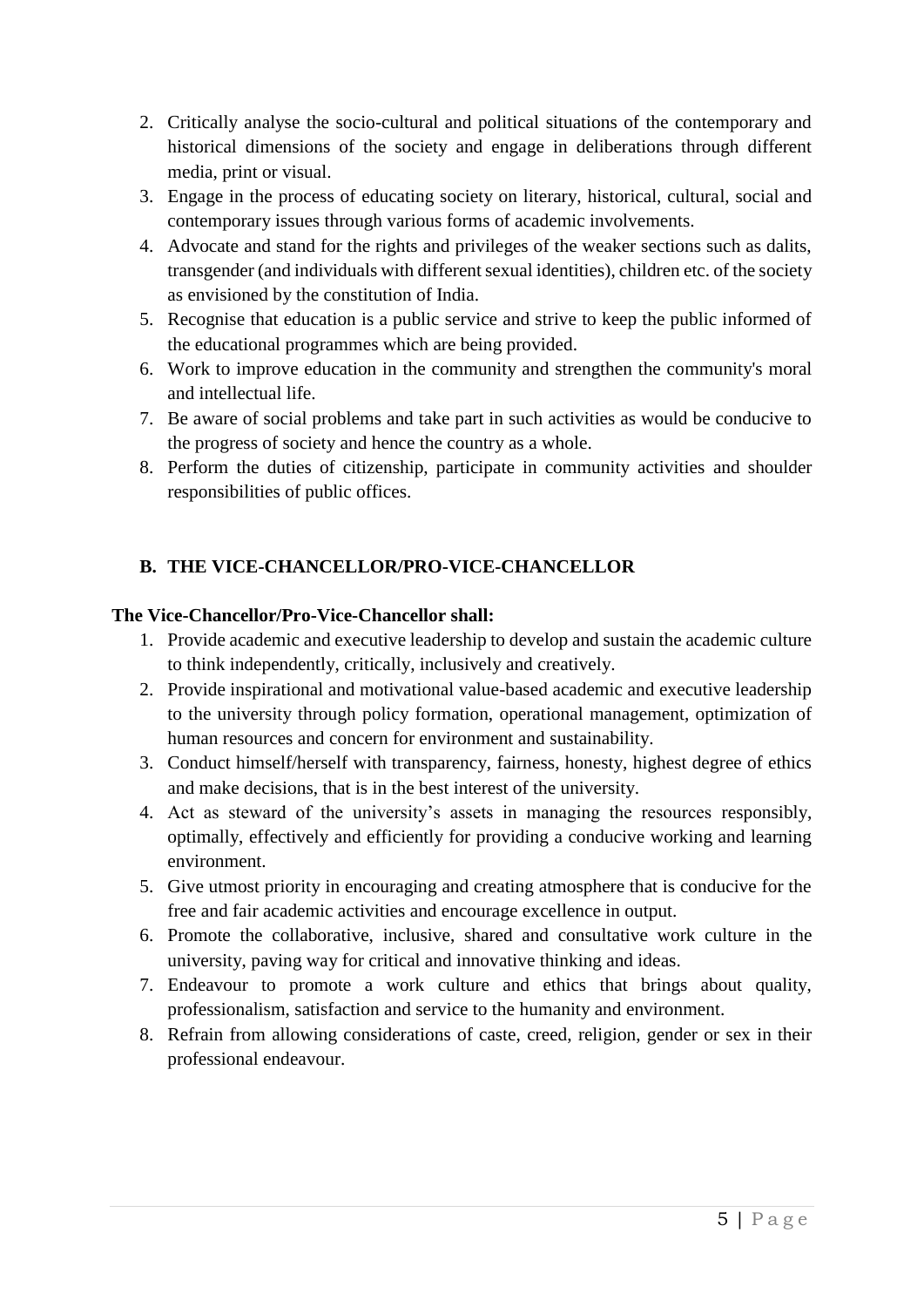### **C. CODE OF CONDUCT FOR ADMINISTRATIVE STAFF**

#### **I. Administrative staff shall:**

- 1. Ensure all administrative support to develop and sustain the academic culture to think independently, critically, inclusively and creatively.
- 2. Ensure just and impartial treatment to all students, teachers and administrative staff irrespective of religion, caste, class, gender, economic and social status.
- 3. Be dedicated and be contributing regularly to the academic and personal growth of students by rendering appropriate services throughout the duration of their academic programme in the university.
- 4. Show respectful and affectionate attitude towards teachers, students and colleagues.
- 5. Recognise the primacy of the role in supporting the academic and research activities in the university.
- 6. Create atmosphere enabling to work closely, in association with and supporting the academic and research activities in the university.
- 7. Cooperate whole heartedly with the authorities in the fulfilment of mission and visions of the university by performing the respective roles in a professional manner.
- 8. Avoid unethical practices even on the grounds that it is 'customary' and never compromise integrity for expediency.
- 9. Take all reasonable steps to make sure that things are communicated appropriately and effectively with all service users in polite and considerate manner.

### **D. RESEARCH ECOSYSTEM**

The university is committed in ensuring an ideal and sustainable research ecosystem which facilitate the production of knowledge and promote research activities. A well-balanced and thriving university research ecosystem is designed to have consistency, efficiency and sufficiency in research output. Ensuring academic freedom and preserving highest standards for research and academic dissemination is given priority.

- 1. The core purpose of the university is to encourage research and the production of knowledge in the thrust areas. To this end, the university highly value researching, teaching and learning environment allowing students to learn their fullest potential.
- 2. Openness and dissemination of research findings in transparent, subjected to peer review and open discussions, is considered and advised as an ideal ethical practice.
- 3. Promotes the research activities ensuring healthy working environment, funding, mentorship and other supports so that faculties and researchers can realise their full potential and contribute in the respective fields.
- 4. The entire academic scholarships are aimed at producing knowledge and making every one as independent and genuine learners.
- 5. The university shall ensure timely provisions of accurate and up-to-date information about researching, learning and teaching through workshops, seminars, symposiums, etc.